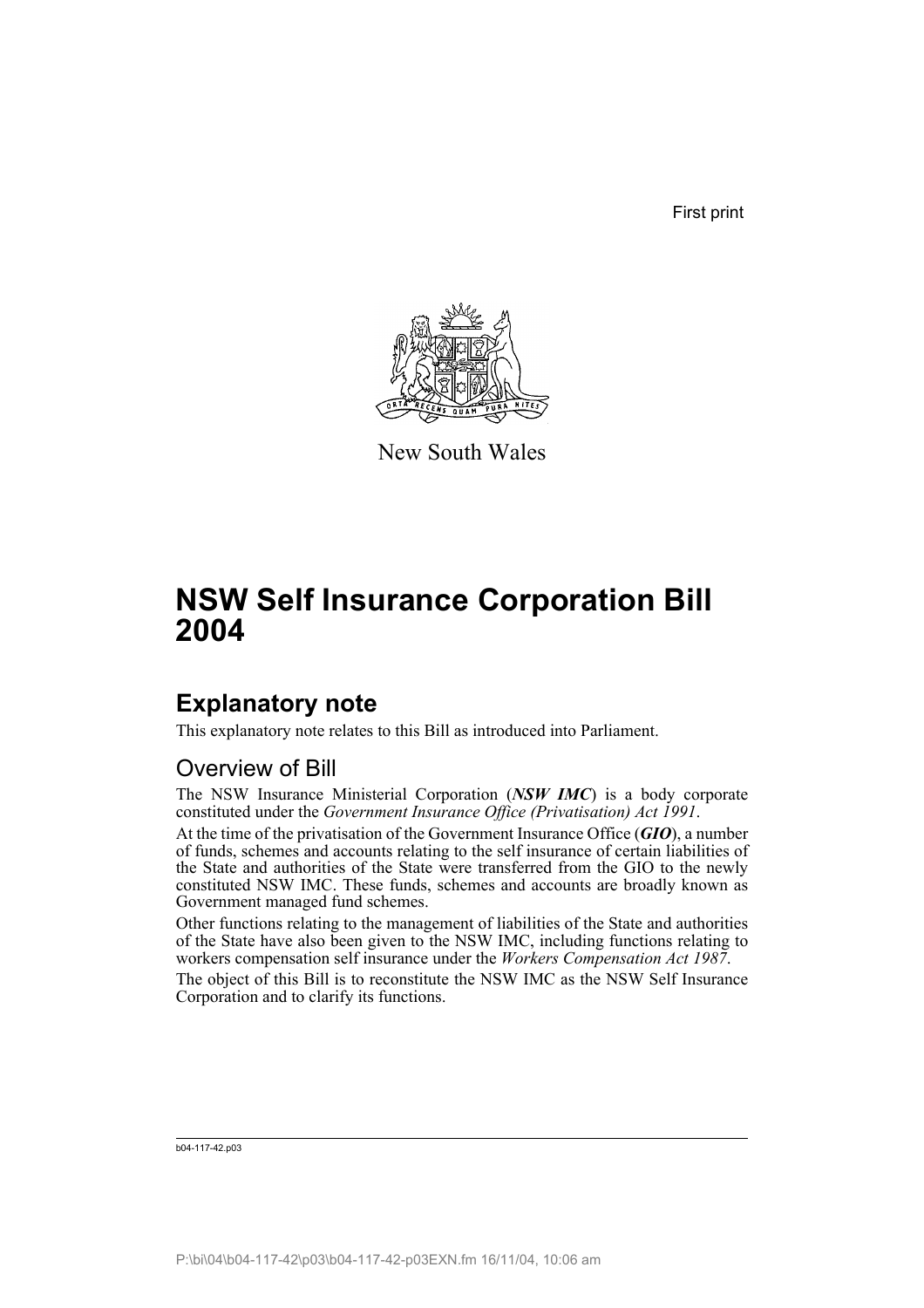Explanatory note

## Outline of provisions

## **Part 1 Preliminary**

**Clause 1** sets out the name (also called the short title) of the proposed Act.

**Clause 2** provides for the commencement of the proposed Act on a day or days to be appointed by proclamation.

**Clause 3** defines certain words and expressions used in the proposed Act. In particular, it defines *Government managed fund scheme* as an arrangement under which workers compensation, motor vehicle accident, public and other liabilities of the State or an authority of the State:

- (a) are managed as a self insurance scheme (including the collection of contributions from the State or an authority of the State towards the cost of claims), and
- (b) are paid, or otherwise settled, by the State or by the Self Insurance Corporation on behalf of the State or an authority of the State.

## **Part 2 Establishment of Self Insurance Corporation**

**Clause 4** constitutes the NSW Self Insurance Corporation (*Self Insurance Corporation*) and provides that it is a statutory body representing the Crown.

**Clause 5** provides for the management of the Self Insurance Corporation. The affairs of the Self Insurance Corporation are to be managed by the Minister who is to administer the proposed Act.

**Clause 6** provides that the Self Insurance Corporation may arrange for the use of the services of any staff or facilities of any government department or public or local authority.

## **Part 3 Functions of Self Insurance Corporation**

**Clause 7** provides that the Self Insurance Corporation has the functions conferred or imposed on it by or under the proposed Act or any other Act or law, including without limitation, the functions imposed on it under the *Workers Compensation Act 1987* and the *Government Insurance Office (Privatisation) Act 1991*.

**Clause 8** provides that the Self Insurance Corporation has the following functions with respect to Government managed fund schemes:

- (a) to operate one or more Government managed fund schemes,
- (b) to enter into agreements or arrangements with other persons to provide services (as agents or otherwise) in relation to the operation of any Government managed fund scheme,
- (c) to enter into insurance or other agreements or arrangements to cover the liabilities to which a Government managed fund scheme applies,

Explanatory note page 2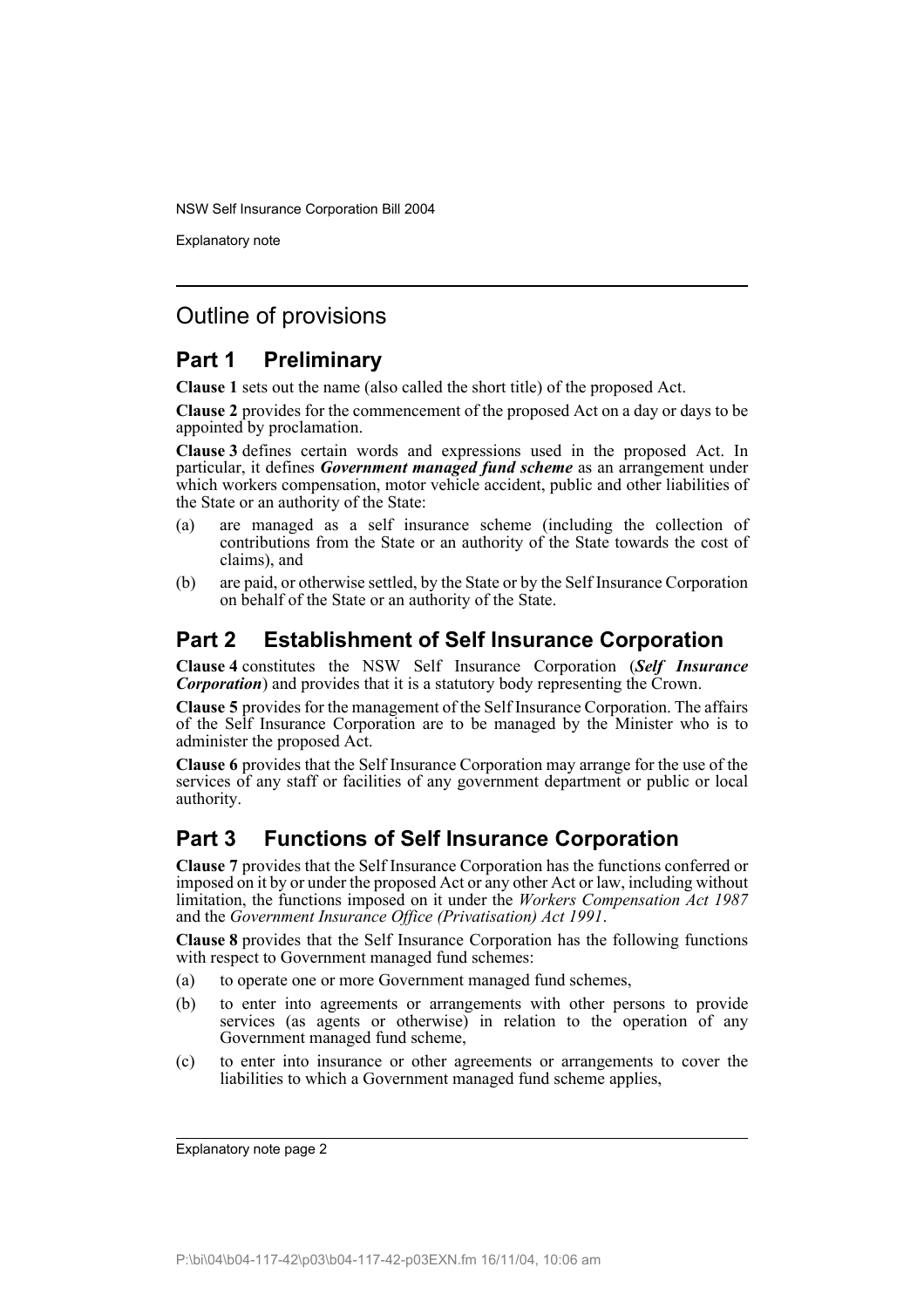Explanatory note

(d) to act for the State or an authority of the State in dealing with claims under a Government managed fund scheme (including the recovery of amounts payable to the State or an authority of the State in connection with such claims).

**Clause 9** provides that the Self Insurance Corporation may delegate to any person the exercise of any of its functions, other than this proposed power of delegation.

**Clause 10** deals with the ownership and control of records made and kept, or received and kept, by agents or other persons on behalf of the Self Insurance Corporation.

## **Part 4 Finance**

**Clause 11** establishes a Self Insurance Fund in the Special Deposits Account in the Treasury (the *Fund*) and provides that the following money is to be paid into the Fund:

- (a) all money received by the Self Insurance Corporation as contributions from the State or an authority of the State towards the cost of claims,
- (b) all money recovered by the Self Insurance Corporation from insurers, third parties or other persons in connection with claims to which a Government managed fund scheme applies,
- (c) all money advanced to the Self Insurance Corporation by the Minister or appropriated by Parliament for the purposes of the Self Insurance Corporation,
- (d) all money directed or authorised to be paid into the Fund by or under the proposed Act or any other Act,
- (e) the proceeds of the investment of money in the Fund,
- (f) all money received by the Self Insurance Corporation from any other source.

The proposed section also provides that the Fund is to be applied for the purpose of enabling the Self Insurance Corporation to exercise its functions, including but not limited to the following:

- (a) payment of claims to which a Government managed fund scheme applies,
- (b) payment of Government managed fund scheme administration expenses,
- (c) payment of the costs (including disbursements) of risk management, actuarial and legal services provided in connection with Government managed fund schemes,
- (d) payments to provide incentives to authorities of the State to enhance the management of liabilities,
- (e) payment of contributions by the Self Insurance Corporation made in accordance with an arrangement entered into under section 211B (3) of the *Workers Compensation Act 1987*.

All expenditure incurred by the Self Insurance Corporation is to be paid from the Fund.

Explanatory note page 3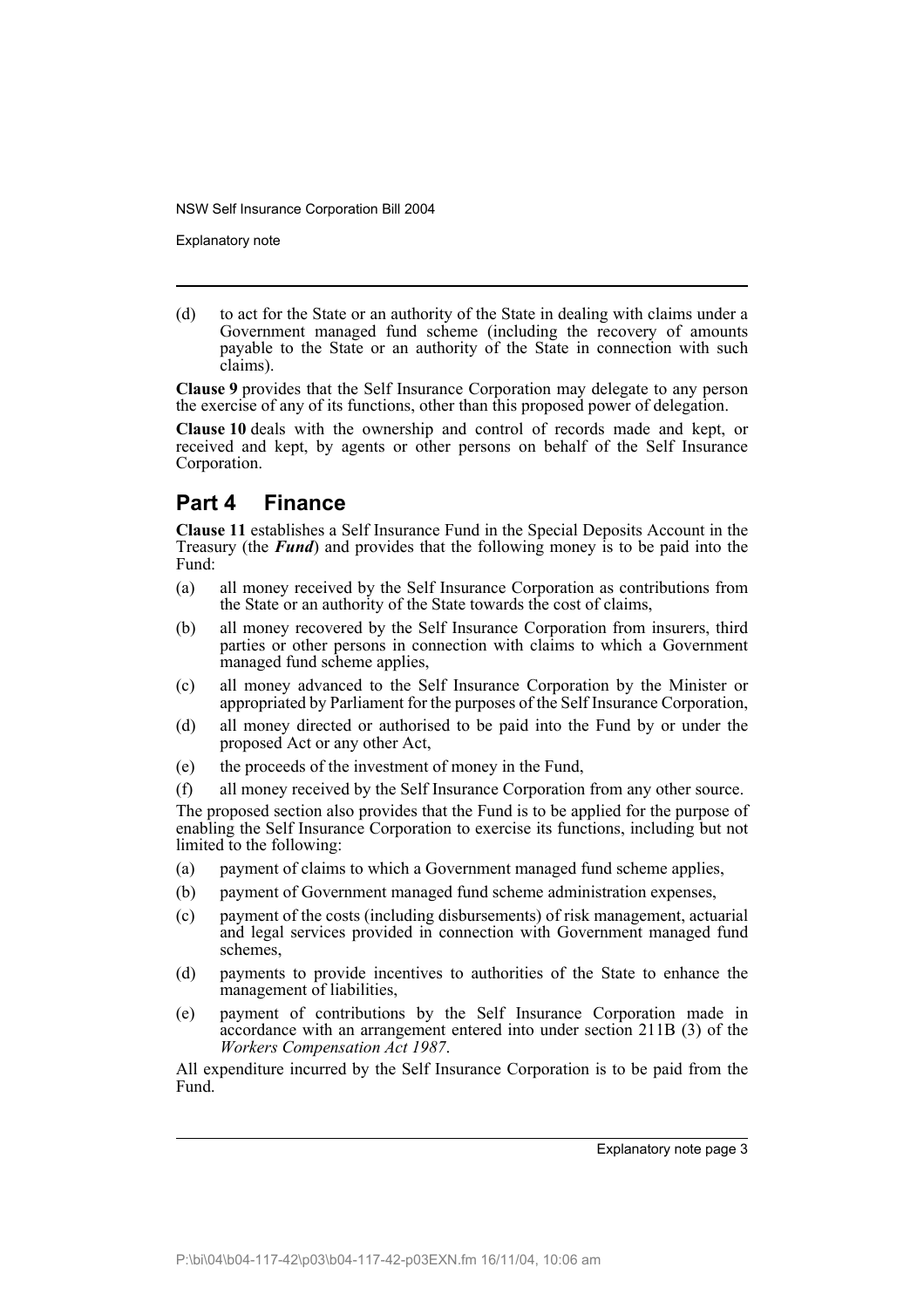Explanatory note

**Clause 12** provides for the investment of moneys in the Self Insurance Fund.

### **Part 5 Miscellaneous**

**Clause 13** provides a general regulation-making power.

**Clause 14** provides that proceedings for offences under the proposed Act or the regulations under it may be dealt with summarily before a Local Court.

**Clause 15** deals with the seal of the Self Insurance Corporation.

**Clause 16** is a formal provision giving effect to Schedule 1 (Savings, transitional and other provisions).

**Clause 17** is a formal provision giving effect to Schedule 2 (Amendment of Acts and Regulations).

**Clause 18** requires the Minister to review, and report on, the proposed Act after 5 years to determine whether its policy objectives are being achieved.

### **Schedule 1 Savings, transitional and other provisions**

**Schedule 1** contains savings, transitional and other provisions consequent on the enactment of the proposed Act. The Schedule includes provisions that provide:

- (a) for the making of regulations of a savings or transitional nature, and
- (b) that the Self Insurance Corporation is a continuation of, and the same legal entity as, the NSW IMC, and
- (c) that nothing in the proposed Act affects the continuation of the NSW Treasury Managed Fund, except that the NSW Treasury Managed Fund is taken to be a Government managed fund scheme subject to the proposed Act.

# **Schedule 2 Amendment of Acts and Regulations**

**Schedule 2** makes consequential amendments to a number of Acts and Regulations. In particular, **Schedule 2.1 [5]** repeals section 28 of the *Government Insurance Office (Privatisation) Act 1991* (being the section that constituted the NSW IMC) and **Schedule 2.5** amends the *Public Finance and Audit Act 1983* to provide that the Self Insurance Corporation is a statutory body subject to the accounting and audit provisions of Division 3 of Part 3 of that Act.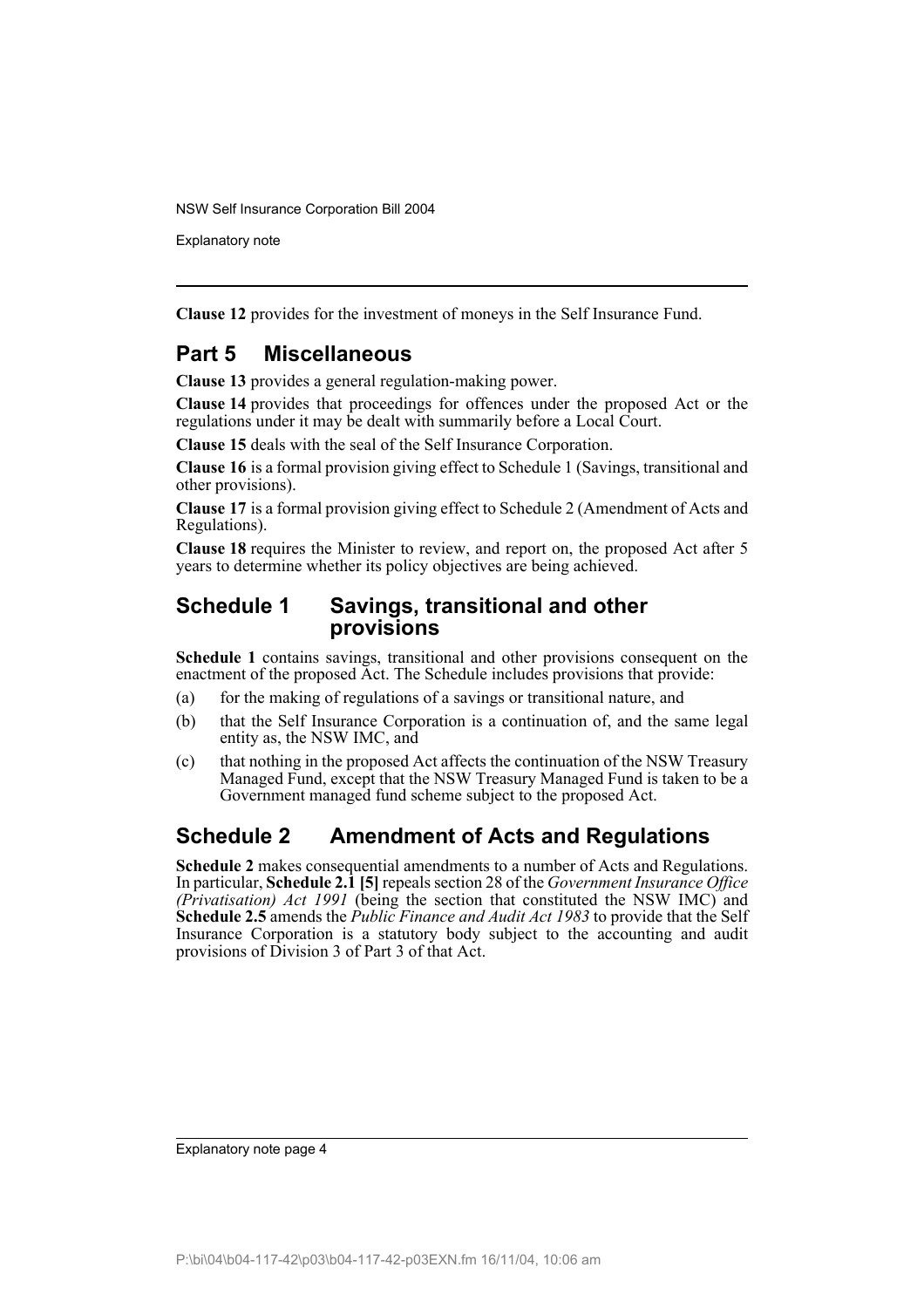First print



New South Wales

# **NSW Self Insurance Corporation Bill 2004**

# **Contents**

|        |   |                                                                      | Page |
|--------|---|----------------------------------------------------------------------|------|
| Part 1 |   | <b>Preliminary</b>                                                   |      |
|        | 1 | Name of Act                                                          | 2    |
|        | 2 | Commencement                                                         | 2    |
|        | 3 | Definitions                                                          | 2    |
| Part 2 |   | <b>Establishment of Self Insurance Corporation</b>                   |      |
|        | 4 | Constitution of NSW Self Insurance Corporation                       | 3    |
|        | 5 | Management of Self Insurance Corporation                             | 3    |
|        | 6 | Staff of Self Insurance Corporation                                  | 3    |
| Part 3 |   | <b>Functions of Self Insurance Corporation</b>                       |      |
|        | 7 | General functions                                                    | 4    |
|        | 8 | Specific functions in relation to Government managed fund<br>schemes | 4    |
|        | 9 | Delegation of functions                                              | 4    |
|        |   |                                                                      |      |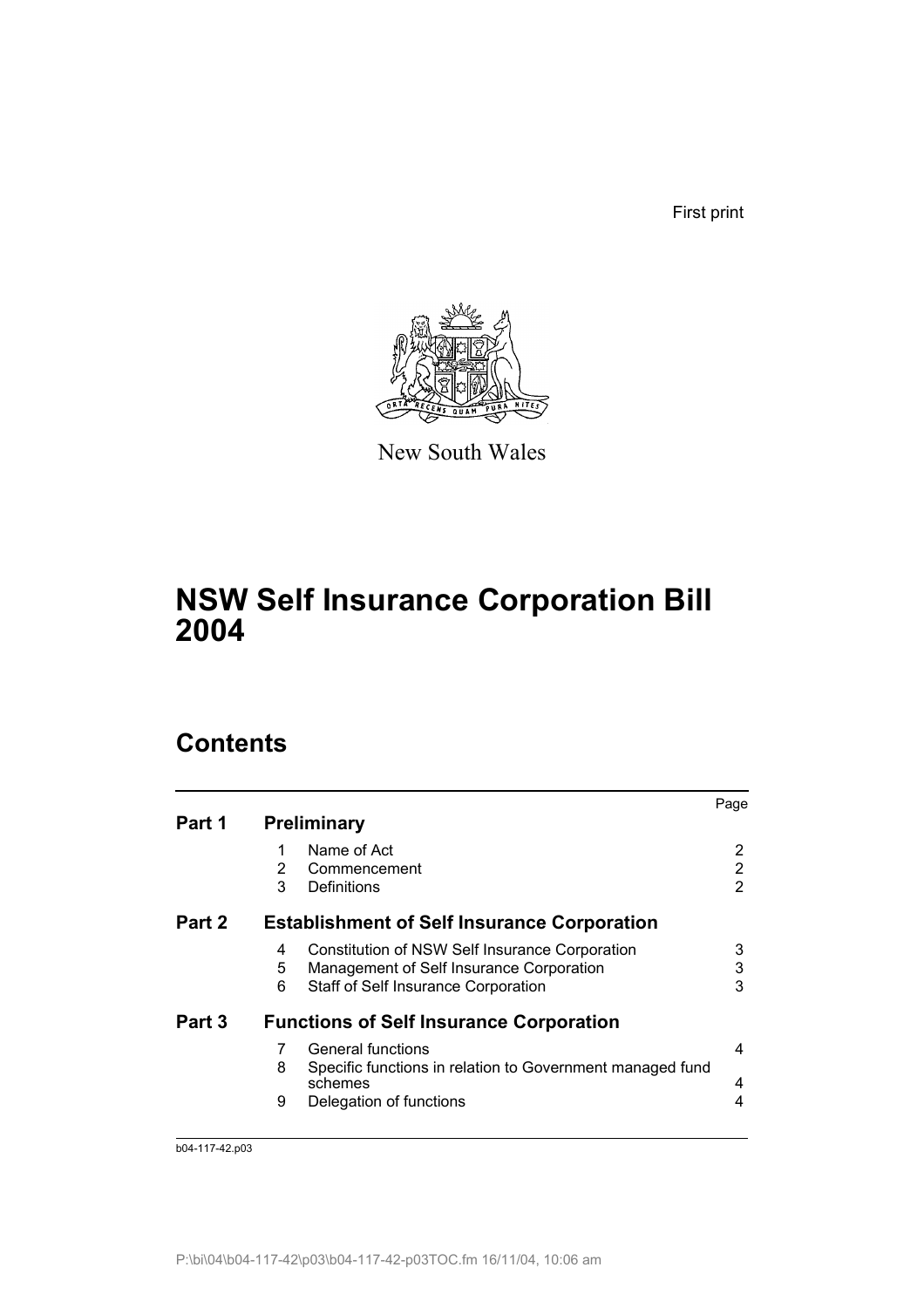Contents

|                   |                |                                            | Page |
|-------------------|----------------|--------------------------------------------|------|
|                   | 10             | Ownership of records                       | 4    |
| Part 4            | <b>Finance</b> |                                            |      |
|                   | 11             | Self Insurance Fund                        | 6    |
|                   | 12             | Investment of money in Fund                |      |
| Part 5            |                | <b>Miscellaneous</b>                       |      |
|                   | 13             | Regulations                                | 8    |
|                   | 14             | Nature of proceedings for offences         | 8    |
|                   | 15             | Seal of Corporation                        | 8    |
|                   | 16             | Savings, transitional and other provisions | 8    |
|                   | 17             | Amendment of Acts and Regulations          | 8    |
|                   | 18             | Review of Act                              | 8    |
| <b>Schedule 1</b> |                | Savings, transitional and other provisions | 9    |
| <b>Schedule 2</b> |                | <b>Amendment of Acts and Regulations</b>   | 10   |

Contents page 2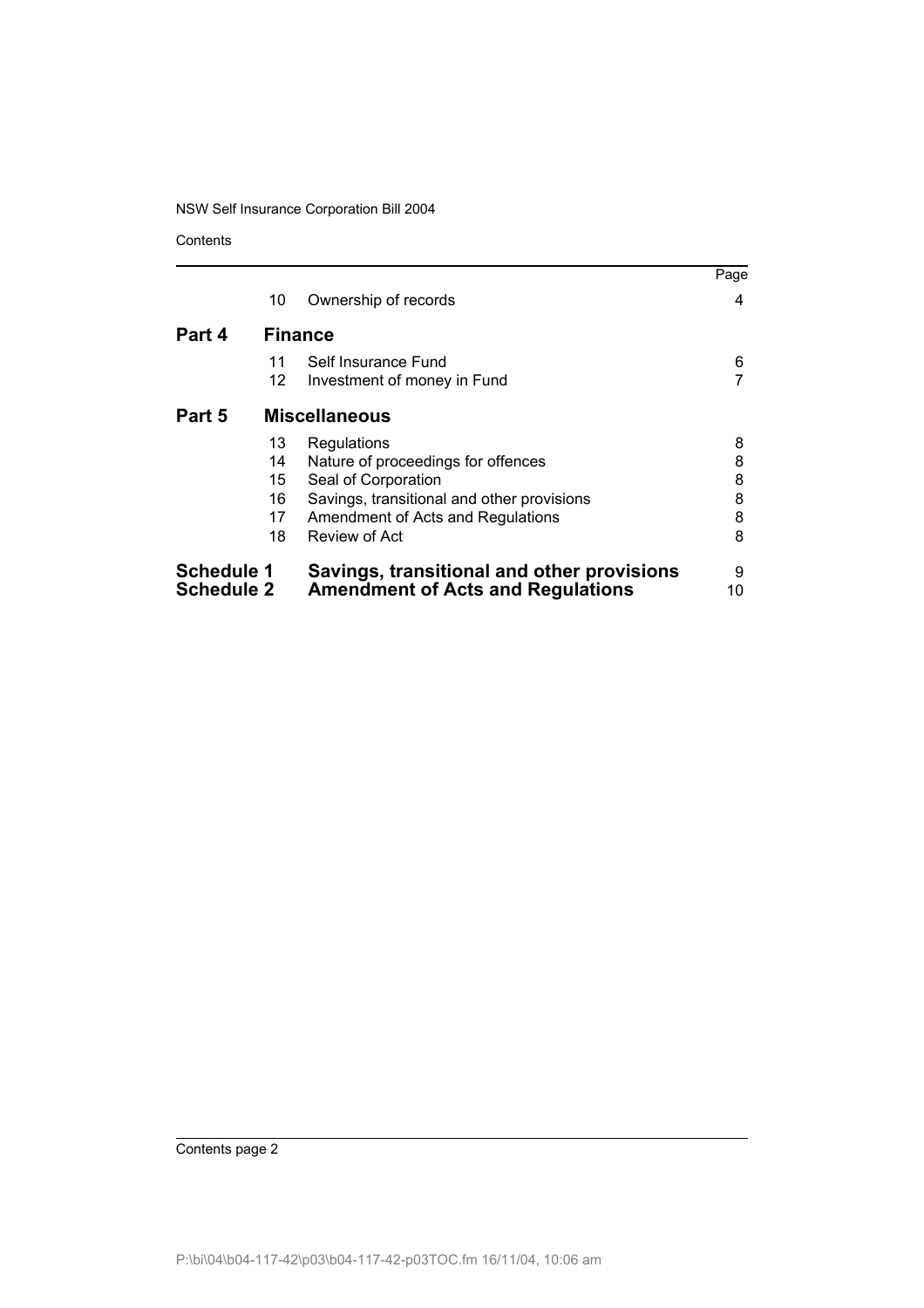

New South Wales

# **NSW Self Insurance Corporation Bill 2004**

No , 2004

## **A Bill for**

An Act to reconstitute the NSW Insurance Ministerial Corporation as the NSW Self Insurance Corporation and to clarify its functions; and for related purposes.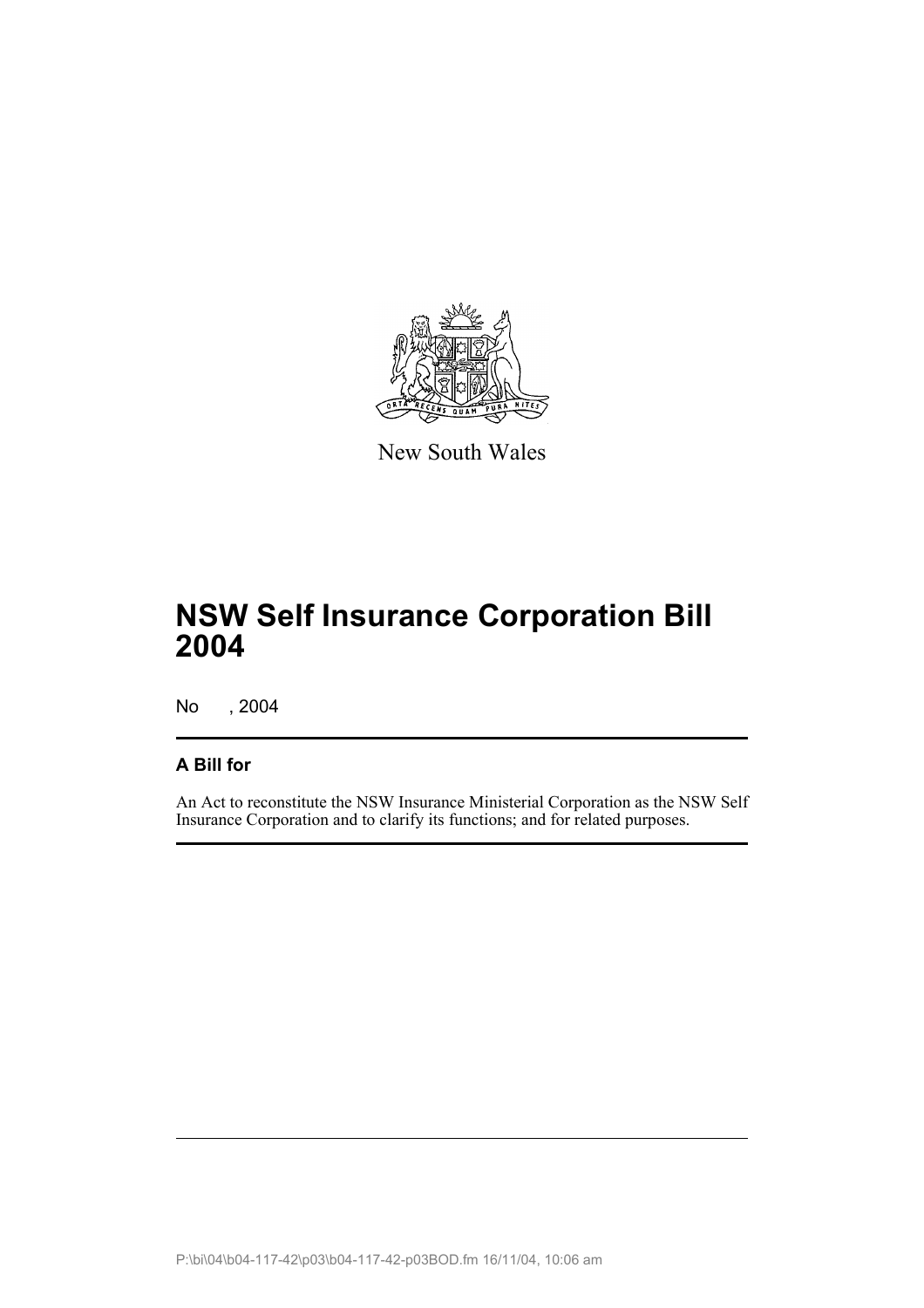#### Clause 1 NSW Self Insurance Corporation Bill 2004

Part 1 Preliminary

|              | The Legislature of New South Wales enacts:                                                                                                                                                  | $\mathbf{1}$   |
|--------------|---------------------------------------------------------------------------------------------------------------------------------------------------------------------------------------------|----------------|
|              | <b>Part 1 Preliminary</b>                                                                                                                                                                   | 2              |
| 1            | Name of Act                                                                                                                                                                                 | 3              |
|              | This Act is the <i>NSW Self Insurance Corporation Act 2004</i> .                                                                                                                            | 4              |
| $\mathbf{2}$ | <b>Commencement</b>                                                                                                                                                                         | 5              |
|              | This Act commences on a day or days to be appointed by proclamation.                                                                                                                        | 6              |
| 3            | <b>Definitions</b>                                                                                                                                                                          | $\overline{7}$ |
|              | In this Act:                                                                                                                                                                                | 8              |
|              | <i>exercise</i> a function includes perform a duty.                                                                                                                                         | 9              |
|              | <i>function</i> includes a power, authority or duty.                                                                                                                                        | 10             |
|              | Government managed fund scheme means an arrangement under<br>which workers compensation, motor vehicle accident, public and other<br>liabilities of the State or an authority of the State: | 11<br>12<br>13 |
|              | are managed as a self insurance scheme (including the collection<br>(a)<br>of contributions from the State or an authority of the State<br>towards the cost of claims), and                 | 14<br>15<br>16 |
|              | are paid, or otherwise settled, by the State or by the Self Insurance<br>(b)<br>Corporation on behalf of the State or an authority of the State.                                            | 17<br>18       |
|              | <b>Self Insurance Corporation</b> means the corporation constituted under<br>section 4.                                                                                                     | 19<br>20       |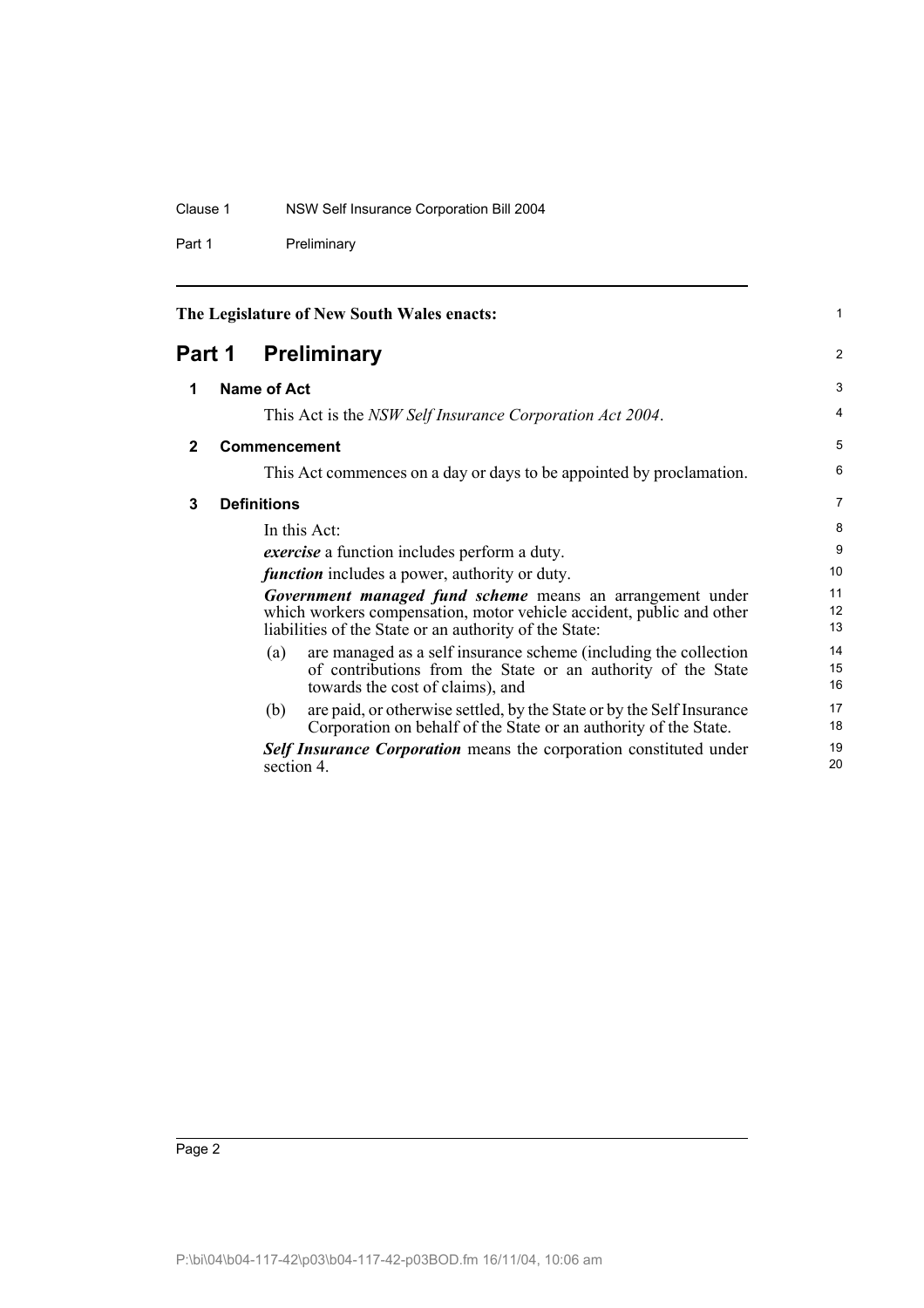| NSW Self Insurance Corporation Bill 2004    | Clause 4 |
|---------------------------------------------|----------|
| Establishment of Self Insurance Corporation | Part 2   |

## **Part 2 Establishment of Self Insurance Corporation**

#### **4 Constitution of NSW Self Insurance Corporation**

- (1) There is constituted by this Act a corporation with the corporate name of NSW Self Insurance Corporation.
- (2) The Self Insurance Corporation is, for the purposes of any Act, a statutory body representing the Crown.

#### **5 Management of Self Insurance Corporation**

- (1) The affairs of the Self Insurance Corporation are to be managed by the Minister.
- (2) Any act, matter or thing done in the name of, or on behalf of, the Self Insurance Corporation by the Minister, or with the authority of the Minister, is taken to have been done by the Self Insurance Corporation.

#### **6 Staff of Self Insurance Corporation**

- (1) The Self Insurance Corporation may arrange for the use of the services of any staff or facilities of any government department or public or local authority.
- (2) For the purpose of this Act, any such staff are taken to be staff of the Self Insurance Corporation.

1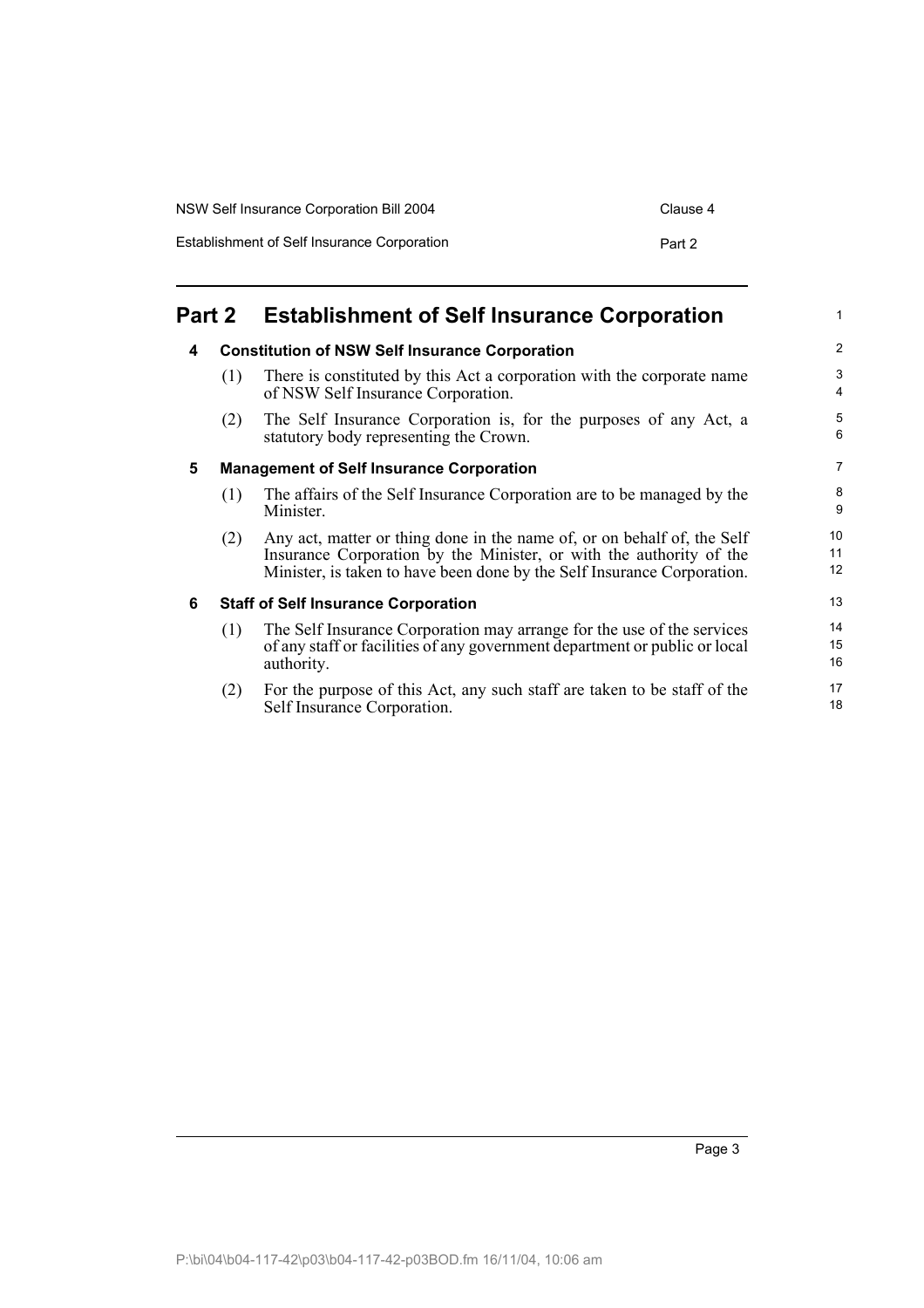#### Clause 7 NSW Self Insurance Corporation Bill 2004

Part 3 Functions of Self Insurance Corporation

## **Part 3 Functions of Self Insurance Corporation**

#### **7 General functions**

(1) The Self Insurance Corporation has the functions conferred or imposed on it by or under this or any other Act or law.

1

(2) Without limiting subsection (1), the Self Insurance Corporation has the functions imposed on it under section 211B of the *Workers Compensation Act 1987* and sections 26 and 27 of the *Government Insurance Office (Privatisation) Act 1991*.

#### **8 Specific functions in relation to Government managed fund schemes**

The Self Insurance Corporation has the following functions with respect to Government managed fund schemes:

- (a) to operate one or more Government managed fund schemes (including the function of establishing, reorganising, amalgamating, dividing or winding up such schemes),
- (b) to enter into agreements or arrangements with other persons to provide services (as agents or otherwise) in relation to the operation of any Government managed fund scheme,
- (c) to enter into insurance or other agreements or arrangements to cover the liabilities to which a Government managed fund scheme applies,
- (d) to act for the State or an authority of the State in dealing with claims under a Government managed fund scheme (including the recovery of amounts payable to the State or an authority of the State in connection with such claims).

#### **9 Delegation of functions**

The Self Insurance Corporation may delegate to any person the exercise of any of its functions, other than this power of delegation.

#### **10 Ownership and control of records**

- (1) Subject to the regulations, all records (within the meaning of the *State Records Act 1998*) made and kept, or received and kept, by an agent or other person in the exercise of functions on behalf of the Self Insurance Corporation are the property of the Self Insurance Corporation.
- (2) The Self Insurance Corporation may give directions to such an agent or other person with respect to the possession, custody and control of, and the granting of access to, those records.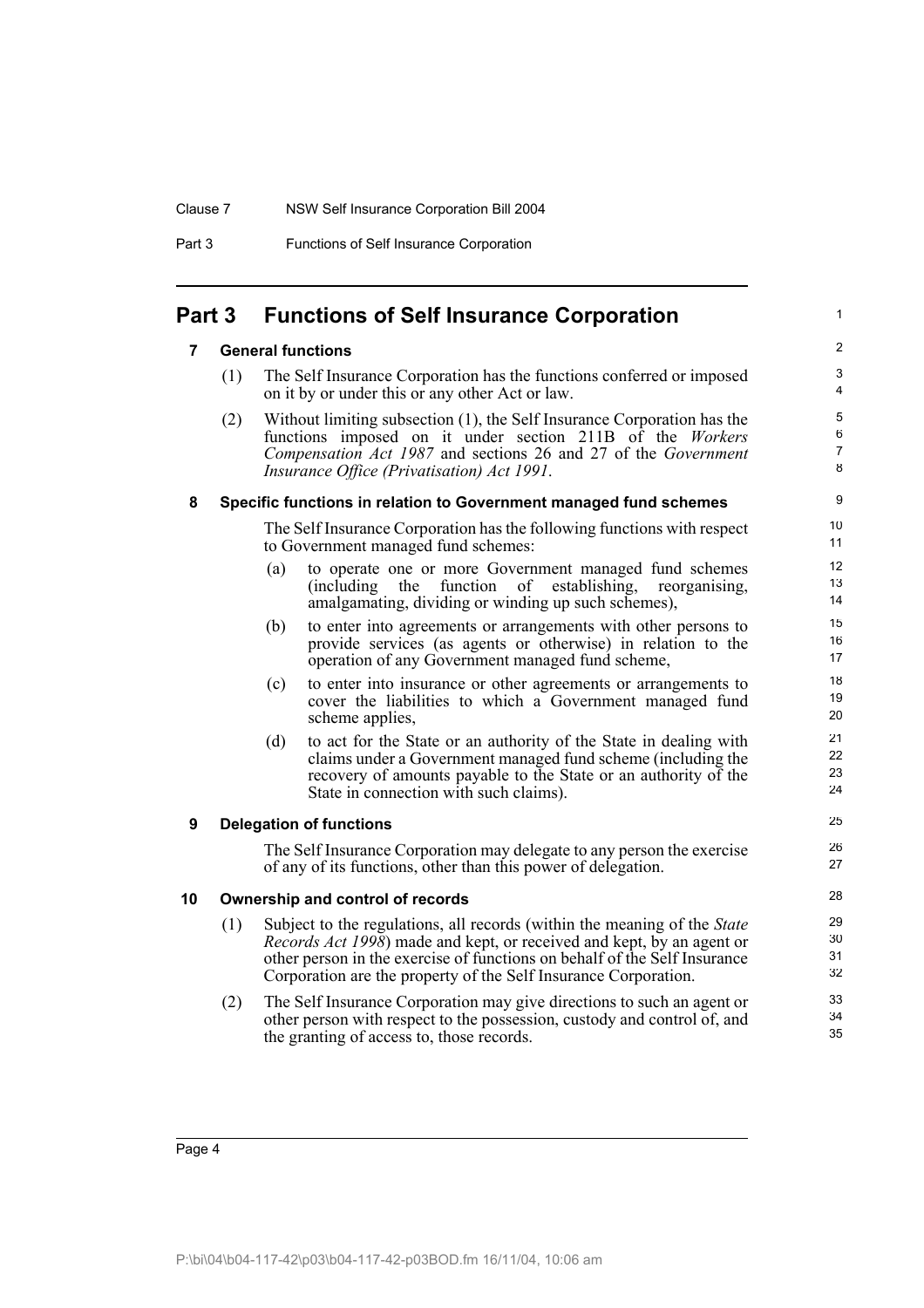| NSW Self Insurance Corporation Bill 2004 | Clause 10 |
|------------------------------------------|-----------|
| Functions of Self Insurance Corporation  | Part 3    |
|                                          |           |

(3) A person must not, without reasonable excuse, fail to comply with any such direction given by the Self Insurance Corporation to the agent or person.

Maximum penalty: 100 penalty units.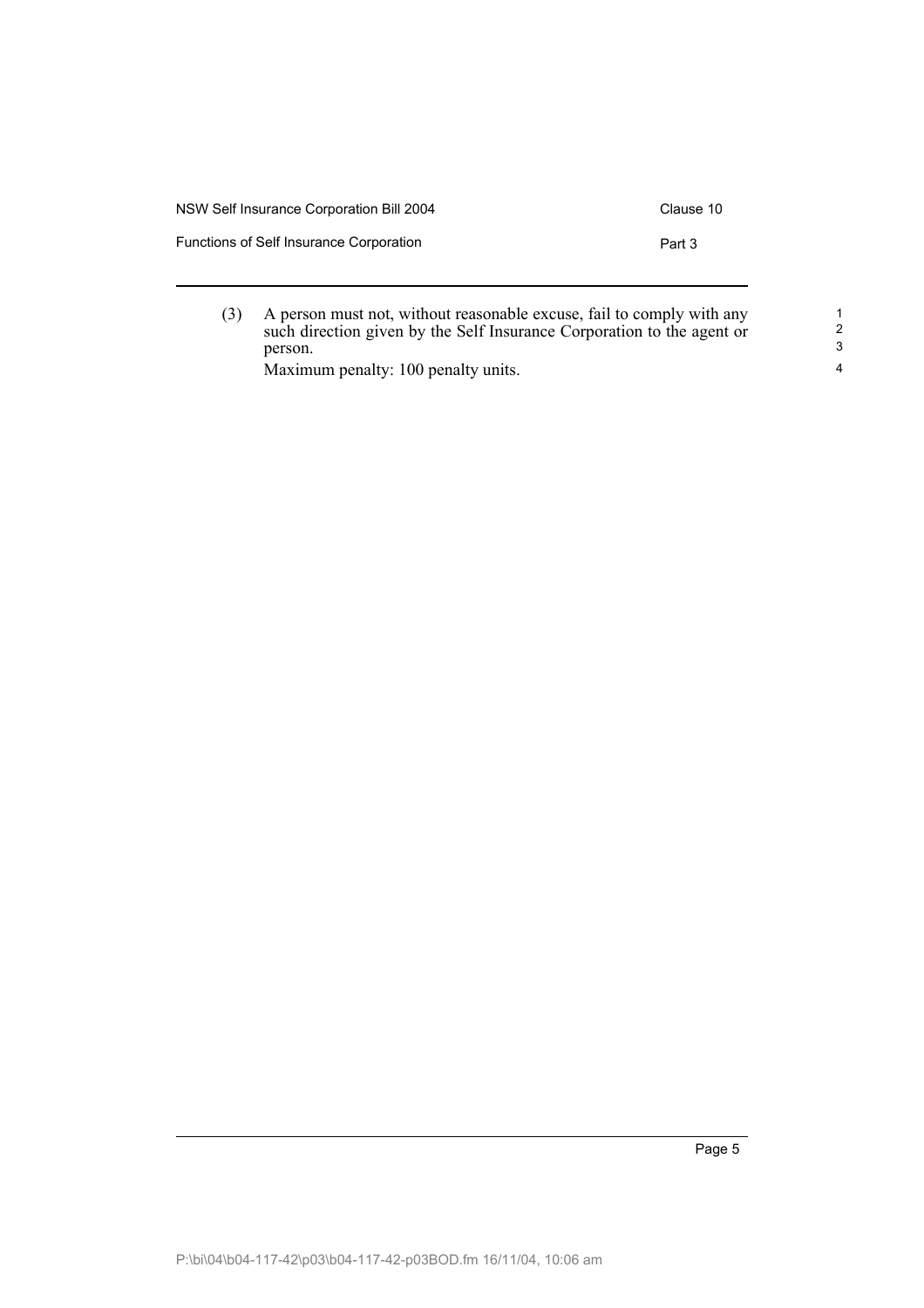#### Clause 11 NSW Self Insurance Corporation Bill 2004

Part 4 Finance

### **Part 4 Finance**

#### **11 Self Insurance Fund**

| (1) |  |                                                             |  |  | There is to be established in the Special Deposits Account a Self |  |
|-----|--|-------------------------------------------------------------|--|--|-------------------------------------------------------------------|--|
|     |  | Insurance Fund (the <b>Fund</b> ) into which is to be paid: |  |  |                                                                   |  |
|     |  |                                                             |  |  | (a) all money received by the Self Insurance Cornoration as       |  |

1

- (a) all money received by the Self Insurance Corporation as contributions from the State or an authority of the State towards the cost of claims, and
- (b) all money recovered by the Self Insurance Corporation from insurers, third parties or other persons in connection with claims to which a Government managed fund scheme applies, and
- (c) all money advanced to the Self Insurance Corporation by the Minister or appropriated by Parliament for the purposes of the Self Insurance Corporation, and
- (d) all money directed or authorised to be paid into the Fund by or under this or any other Act, and
- (e) the proceeds of the investment of money in the Fund, and
- (f) all money received by the Self Insurance Corporation from any other source.
- (2) The Fund is to be applied for the purpose of enabling the Self Insurance Corporation to exercise its functions, including but not limited to the following:
	- (a) payment of claims to which a Government managed fund scheme applies,
	- (b) payment of Government managed fund scheme administration expenses,
	- (c) payment of the costs (including disbursements) of risk management, actuarial and legal services provided in connection with Government managed fund schemes,
	- (d) payments to provide incentives to authorities of the State to enhance the management of liabilities,
	- (e) payment of contributions by the Self Insurance Corporation made in accordance with an arrangement entered into under section 211B (3) of the *Workers Compensation Act 1987*.
- (3) All expenditure incurred by the Self Insurance Corporation is to be paid from the Fund.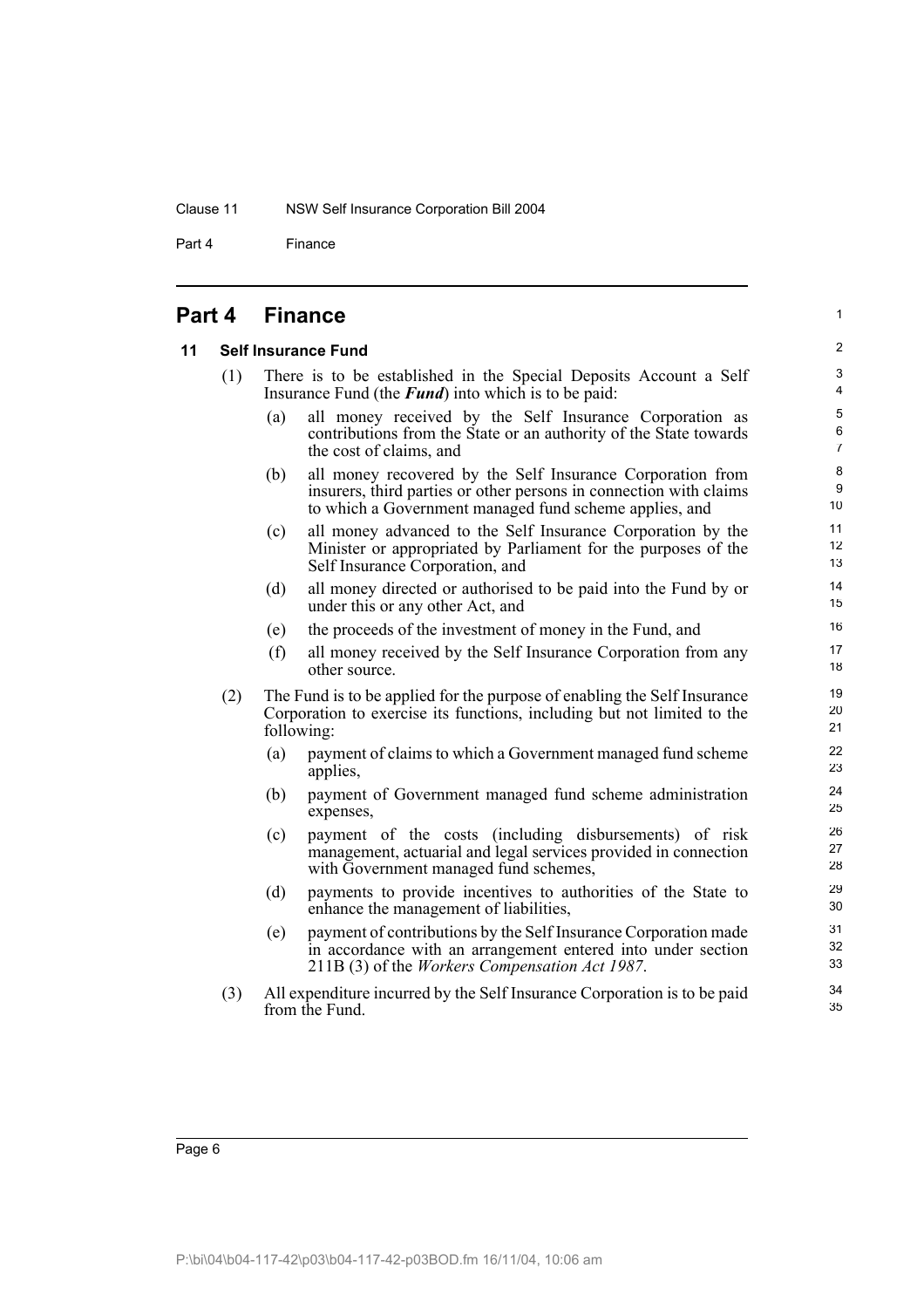| NSW Self Insurance Corporation Bill 2004 | Clause 12 |
|------------------------------------------|-----------|
| Finance                                  | Part 4    |
|                                          |           |

#### **12 Investment of money in Fund**

The Self Insurance Corporation may invest money in the Self Insurance Fund: (a) in the manner authorised by the *Public Authorities (Financial Arrangements) Act 1987*, or

(b) if that Act does not confer power on the Self Insurance Corporation to invest the money, in any other manner approved by the Minister.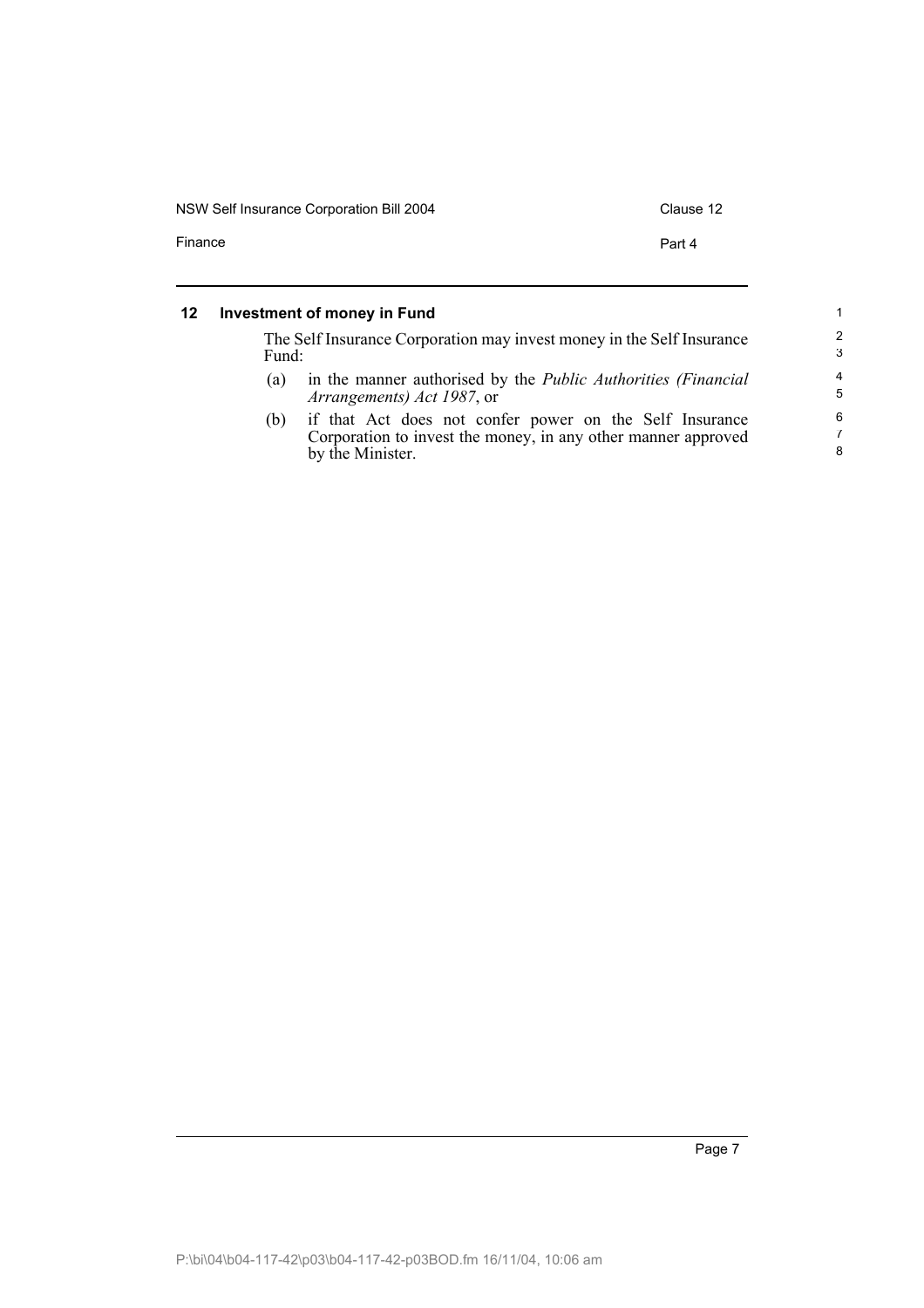#### Clause 13 NSW Self Insurance Corporation Bill 2004

Part 5 Miscellaneous

|    | Part 5 | <b>Miscellaneous</b>                                                                                                                                                                                                                                                        |
|----|--------|-----------------------------------------------------------------------------------------------------------------------------------------------------------------------------------------------------------------------------------------------------------------------------|
| 13 |        | <b>Regulations</b>                                                                                                                                                                                                                                                          |
|    | (1)    | The Governor may make regulations, not inconsistent with this Act, for<br>or with respect to any matter that by this Act is required or permitted to<br>be prescribed or that is necessary or convenient to be prescribed for<br>carrying out or giving effect to this Act. |
|    | (2)    | A regulation may create offences with a maximum penalty not<br>exceeding 50 penalty units.                                                                                                                                                                                  |
| 14 |        | Nature of proceedings for offences                                                                                                                                                                                                                                          |
|    |        | Proceedings for an offence under this Act or the regulations may be<br>dealt with summarily before a Local Court.                                                                                                                                                           |
| 15 |        | <b>Seal of Corporation</b>                                                                                                                                                                                                                                                  |
|    |        | The seal of the Self Insurance Corporation is to be kept by the Minister<br>and may be affixed to a document only:                                                                                                                                                          |
|    |        | in the presence of the Minister or a member of the staff of the<br>(a)<br>Corporation authorised in that behalf by the Minister, and                                                                                                                                        |
|    |        | with an attestation by the signature of the Minister or that<br>(b)<br>member of staff of the fact of the affixing of the seal.                                                                                                                                             |
| 16 |        | Savings, transitional and other provisions                                                                                                                                                                                                                                  |
|    |        | Schedule 1 has effect.                                                                                                                                                                                                                                                      |
| 17 |        | <b>Amendment of Acts and Regulations</b>                                                                                                                                                                                                                                    |
|    |        | The Acts and Regulations specified in Schedule 2 are amended as set<br>out in that Schedule.                                                                                                                                                                                |
| 18 |        | <b>Review of Act</b>                                                                                                                                                                                                                                                        |
|    | (1)    | The Minister is to review this Act to determine whether the policy<br>objectives of the Act remain valid and whether the terms of the Act<br>remain appropriate for securing those objectives.                                                                              |
|    | (2)    | The review is to be undertaken as soon as possible after the period of 5<br>years from the date of assent to this Act.                                                                                                                                                      |
|    | (3)    | A report on the outcome of the review is to be tabled in each House of<br>Parliament within 12 months after the end of the period of 5 years.                                                                                                                               |
|    |        |                                                                                                                                                                                                                                                                             |

1

21 22 23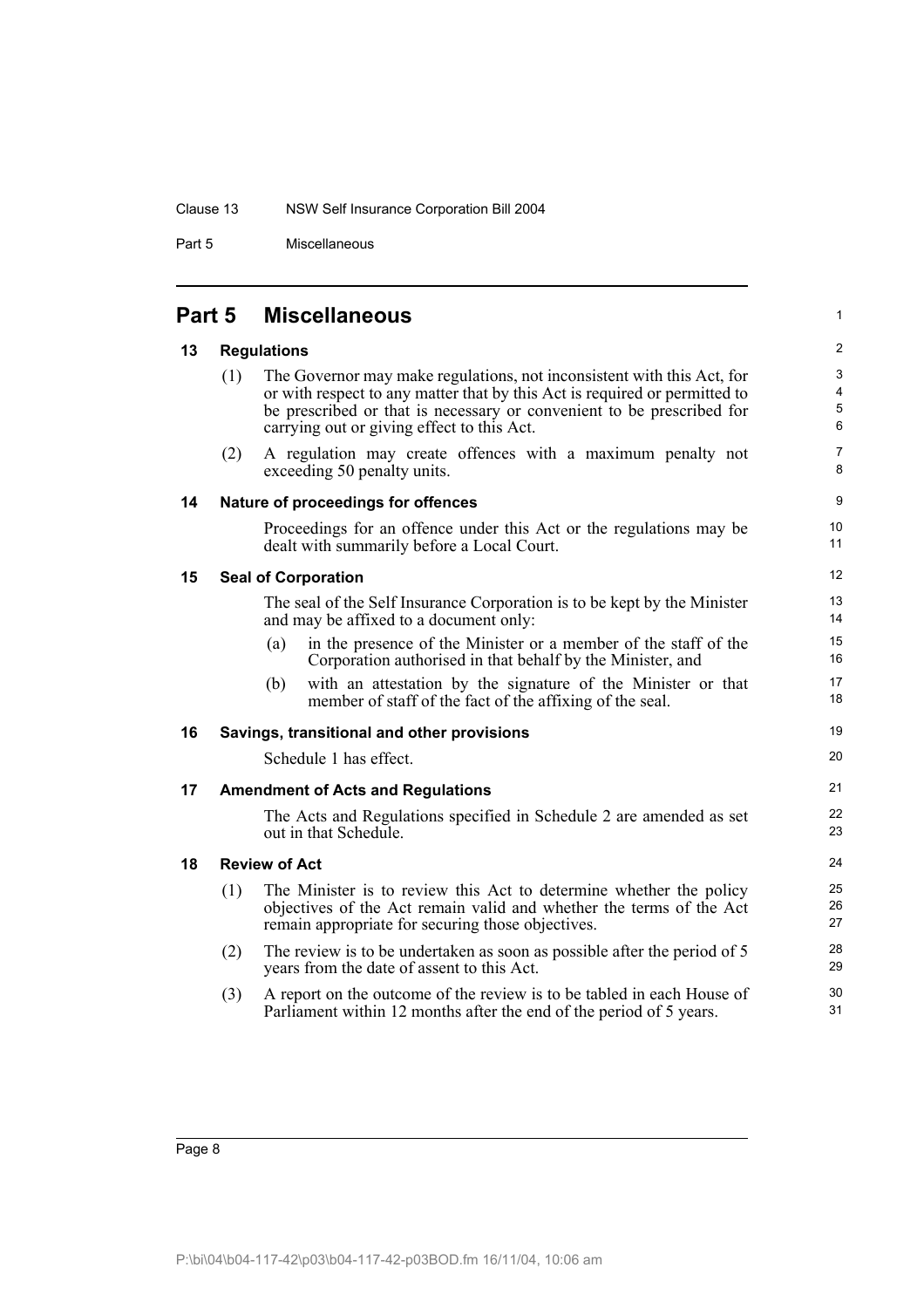Savings, transitional and other provisions Schedule 1 and Schedule 1

## **Schedule 1 Savings, transitional and other provisions**

(Section 16)

1  $\mathcal{L}$ 

3

 $\lambda$ 

20 21

## **Part 1 General**

**1 Regulations**

| (1) | The regulations may contain provisions of a savings or transitional<br>nature consequent on the enactment of the following Acts: |
|-----|----------------------------------------------------------------------------------------------------------------------------------|
|     | this Act                                                                                                                         |

- (2) Any such provision may, if the regulations so provide, take effect from the date of assent to the Act concerned or a later date.
- (3) To the extent to which any such provision takes effect from a date that is earlier than the date of its publication in the Gazette, the provision does not operate so as:
	- (a) to affect, in a manner prejudicial to any person (other than the State or an authority of the State), the rights of that person existing before the date of its publication, or
	- (b) to impose liabilities on any person (other than the State or an authority of the State) in respect of anything done or omitted to be done before the date of its publication.

### **Part 2 Provisions consequent on enactment of this Act**

#### **2 Continuation of NSW Insurance Ministerial Corporation**

The NSW Self Insurance Corporation is a continuation of, and the same legal entity as, the NSW Insurance Ministerial Corporation that was constituted by the *Government Insurance Office (Privatisation) Act 1991*.

#### **3 Continuation of NSW Treasury Managed Fund**

Nothing in this Act affects the continuation of the NSW Treasury Managed Fund, except that the NSW Treasury Managed Fund is taken to be a Government managed fund scheme subject to this Act.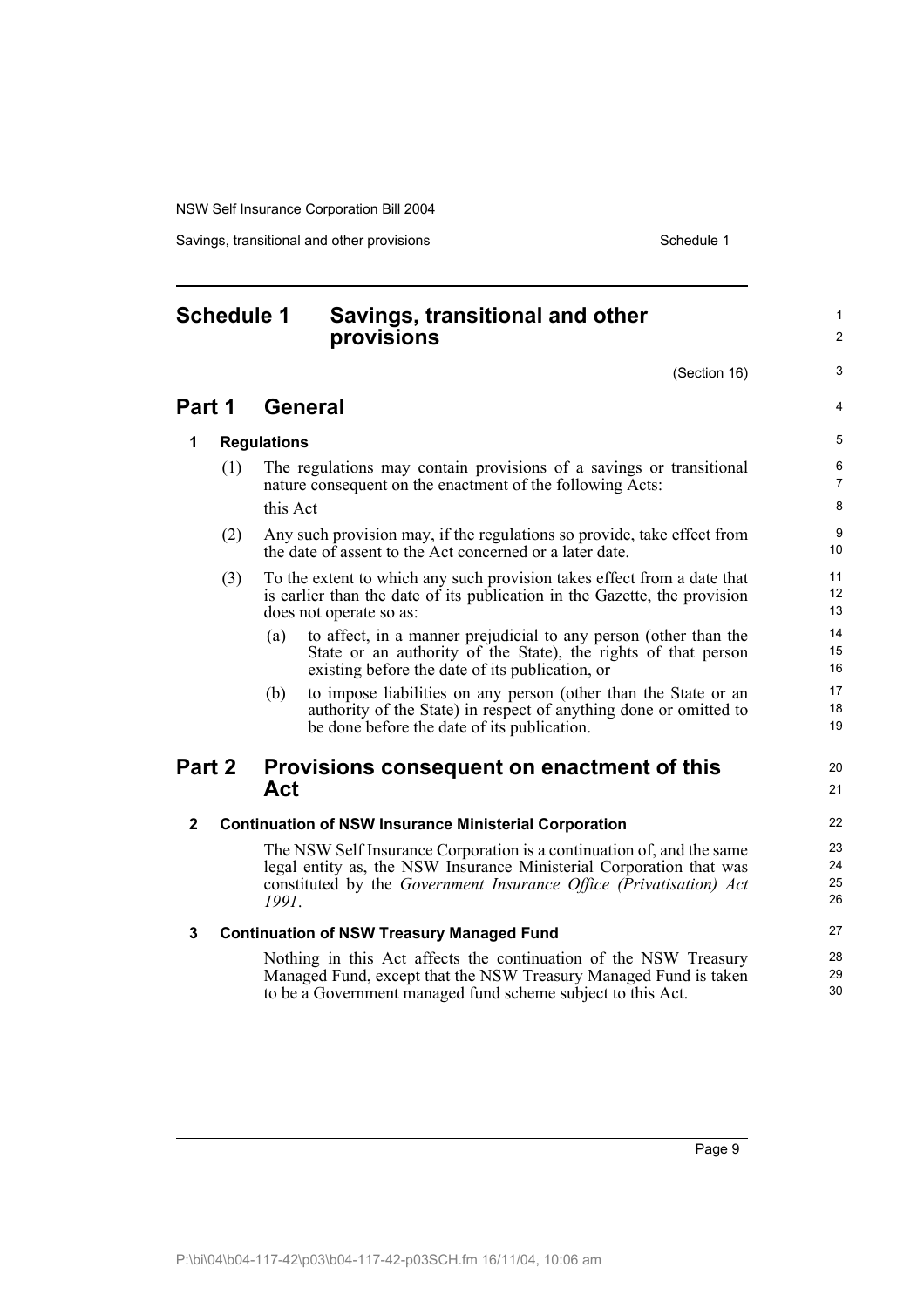Schedule 2 Amendment of Acts and Regulations

| <b>Schedule 2</b> | <b>Amendment of Acts and Regulations</b> |  |
|-------------------|------------------------------------------|--|
|-------------------|------------------------------------------|--|

(Section 17)

1

| 2.1   | Government Insurance Office (Privatisation) Act 1991 No 38                                                                                   | 3              |
|-------|----------------------------------------------------------------------------------------------------------------------------------------------|----------------|
| [1]   | <b>Section 4 Definitions</b>                                                                                                                 | 4              |
|       | Omit the definition of <b>Ministerial Corporation</b> from section 4 (1).                                                                    | 5              |
| $[2]$ | Section 4 (1)                                                                                                                                | 6              |
|       | Insert in alphabetical order:                                                                                                                | 7              |
|       | <b>Self Insurance Corporation</b> means the NSW Self Insurance<br>Corporation constituted by the NSW Self Insurance Corporation<br>Act 2004. | 8<br>9<br>10   |
| [3]   | Sections 16 (2) (b), 24 (1), 27 and 38 (1) (b) and (c)                                                                                       | 11             |
|       | Omit "Ministerial Corporation" wherever occurring.                                                                                           | 12             |
|       | Insert instead "Self Insurance Corporation".                                                                                                 | 13             |
| [4]   | Section 26 Self Insurance Corporation etc may sell excluded<br>undertaking or retain it                                                      | 14<br>15       |
|       | Omit "Ministerial Corporation" from section 26 (1).                                                                                          | 16             |
|       | Insert instead "Self Insurance Corporation".                                                                                                 | 17             |
| [5]   | Section 28 Constitution, management and functions of NSW Insurance<br><b>Ministerial Corporation</b>                                         | 18<br>19       |
|       | Omit the section.                                                                                                                            | 20             |
| 2.2   | <b>Motor Accidents Act 1988 No 102</b>                                                                                                       | 21             |
| [1]   | <b>Section 3 Definitions</b>                                                                                                                 | 22             |
|       | Omit the definition of <i>Ministerial Corporation</i> from section 3 (1).                                                                    | 23             |
| [2]   | Section 3 (1)                                                                                                                                | 24             |
|       | Insert in alphabetical order:                                                                                                                | 25             |
|       | Self Insurance Corporation means the NSW Self Insurance<br>Corporation constituted by the NSW Self Insurance Corporation<br>Act 2004.        | 26<br>27<br>28 |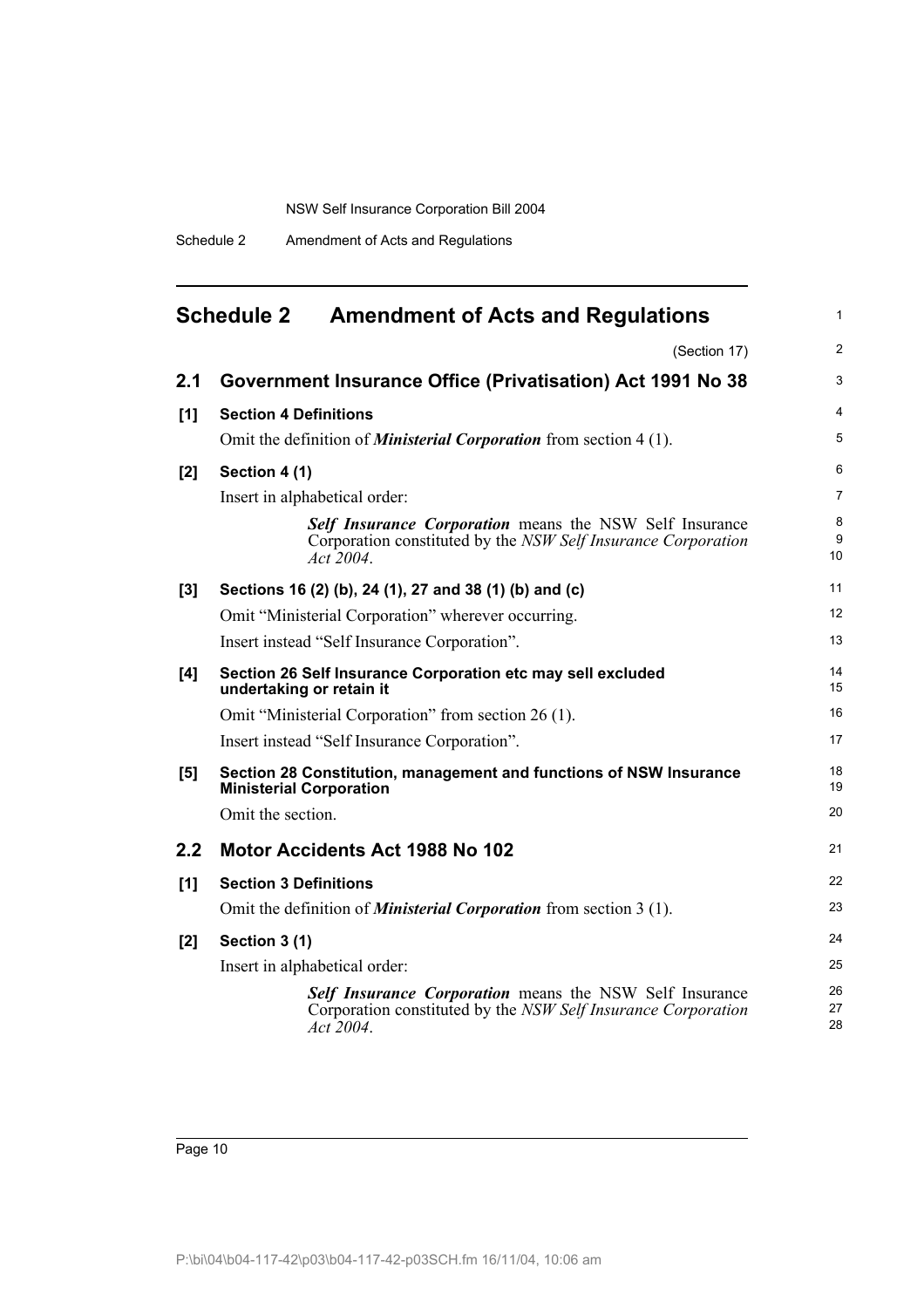| [3] | Sections 66A (7) (a), 139 (2), 140 (1) (a) and (b1), 141 (1) (a1) and (b), 142,<br>144 (1), 145B (1), 146A (1), 147A and 147B (1) and the Table to section<br>145A (2) | $\mathbf{1}$<br>$\overline{2}$<br>3 |
|-----|------------------------------------------------------------------------------------------------------------------------------------------------------------------------|-------------------------------------|
|     | Omit "Ministerial Corporation" wherever occurring.                                                                                                                     | $\overline{4}$                      |
|     | Insert instead "Self Insurance Corporation".                                                                                                                           | 5                                   |
| [4] | Section 149 Payment of short-fall levies to Self Insurance Corporation                                                                                                 | 6                                   |
|     | Omit "Ministerial Corporation" wherever occurring.                                                                                                                     | $\overline{7}$                      |
|     | Insert instead "Self Insurance Corporation".                                                                                                                           | 8                                   |
| 2.3 | <b>Motor Accidents Compensation Act 1999 No 41</b>                                                                                                                     | 9                                   |
|     | <b>Section 120 Claims register</b>                                                                                                                                     | 10 <sup>°</sup>                     |
|     | Omit "NSW Insurance Ministerial Corporation constituted under Part 5 of the<br>Government Insurance Office (Privatisation) Act 1991" from section 120 (4).             | 11<br>12 <sup>2</sup>               |
|     | Insert instead "NSW Self Insurance Corporation constituted under the NSW<br>Self Insurance Corporation Act 2004".                                                      | 13<br>14                            |
| 2.4 | <b>Public Authorities (Financial Arrangements) Regulation</b><br>2000                                                                                                  | 15<br>16                            |
|     |                                                                                                                                                                        |                                     |
| [1] | Schedule 3 Authorities having Part 4 investment powers                                                                                                                 | 17                                  |
|     | Omit "NSW Insurance Ministerial Corporation".                                                                                                                          | 18                                  |
|     | Insert instead "NSW Self Insurance Corporation".                                                                                                                       | 19                                  |
| [2] | <b>Schedule 4 Authorities specifically included</b>                                                                                                                    | 20                                  |
|     | Omit "NSW Insurance Ministerial Corporation".                                                                                                                          | 21                                  |
|     | Insert instead "NSW Self Insurance Corporation".                                                                                                                       | 22                                  |
| 2.5 | <b>Public Finance and Audit Act 1983 No 152</b>                                                                                                                        | 23                                  |
|     | <b>Schedule 2 Statutory bodies</b>                                                                                                                                     | 24                                  |
|     | Insert in alphabetical order:                                                                                                                                          | 25                                  |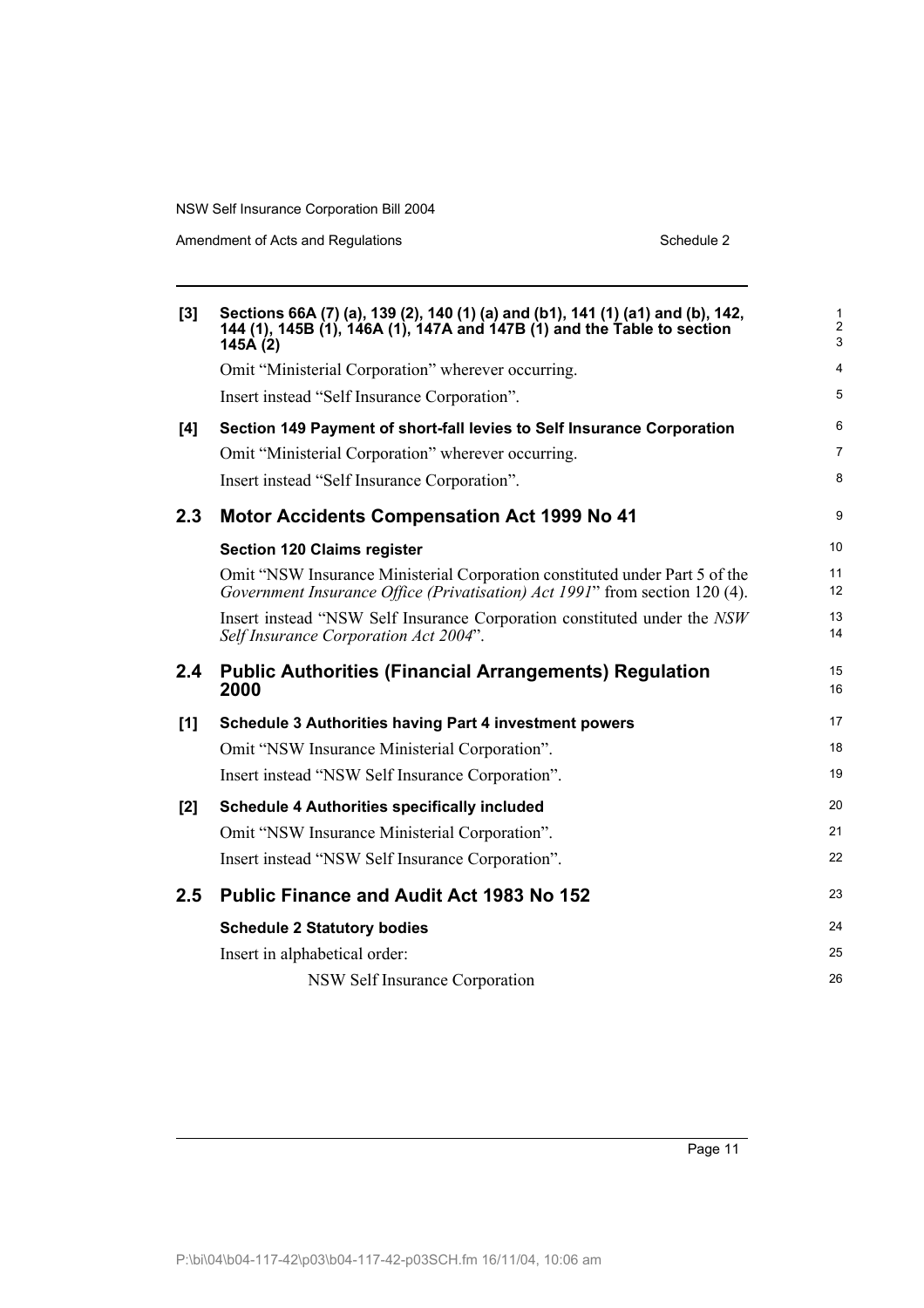| 2.6 | <b>Public Finance and Audit Regulation 2000</b>                                                                                       | 1                            |
|-----|---------------------------------------------------------------------------------------------------------------------------------------|------------------------------|
| [1] | Clause 20 Prescribed statutory bodies under Division 4 of Part 3 of the<br>Act                                                        | $\overline{\mathbf{c}}$<br>3 |
|     | Omit clause $20(1)(1)$ .                                                                                                              | 4                            |
| [2] | <b>Clause 21 Particular audit of the NSW Treasury Managed Fund</b>                                                                    | 5                            |
|     | Omit the clause.                                                                                                                      | 6                            |
| 2.7 | <b>Workers Compensation Act 1987 No 70</b>                                                                                            | $\overline{7}$               |
|     | Sections 151Y (9), 176 (3A), 211B (2) and (3) and 221 (10) (b)                                                                        | 8                            |
|     | Omit "Insurance Ministerial Corporation" wherever occurring.                                                                          | 9                            |
|     | Insert instead "Self Insurance Corporation".                                                                                          | 10                           |
| 2.8 | <b>Workplace Injury Management and Workers Compensation</b><br>Act 1998 No 86                                                         | 11<br>12                     |
| [1] | <b>Section 4 Definitions</b>                                                                                                          | 13                           |
|     | Omit the definition of <i>Insurance Ministerial Corporation</i> from section 4(1).                                                    | 14                           |
| [2] | Section 4 (1)                                                                                                                         | 15                           |
|     | Insert in alphabetical order:                                                                                                         | 16                           |
|     | Self Insurance Corporation means the NSW Self Insurance<br>Corporation constituted by the NSW Self Insurance Corporation<br>Act 2004. | 17<br>18<br>19               |
| [3] | Section 72 Inspection of relevant claims information                                                                                  | 20                           |
|     | Omit "Insurance Ministerial Corporation" from the definition of <i>insurer</i> in<br>section $72(3)$ .                                | 21<br>22                     |
|     | Insert instead "Self Insurance Corporation".                                                                                          | 23                           |